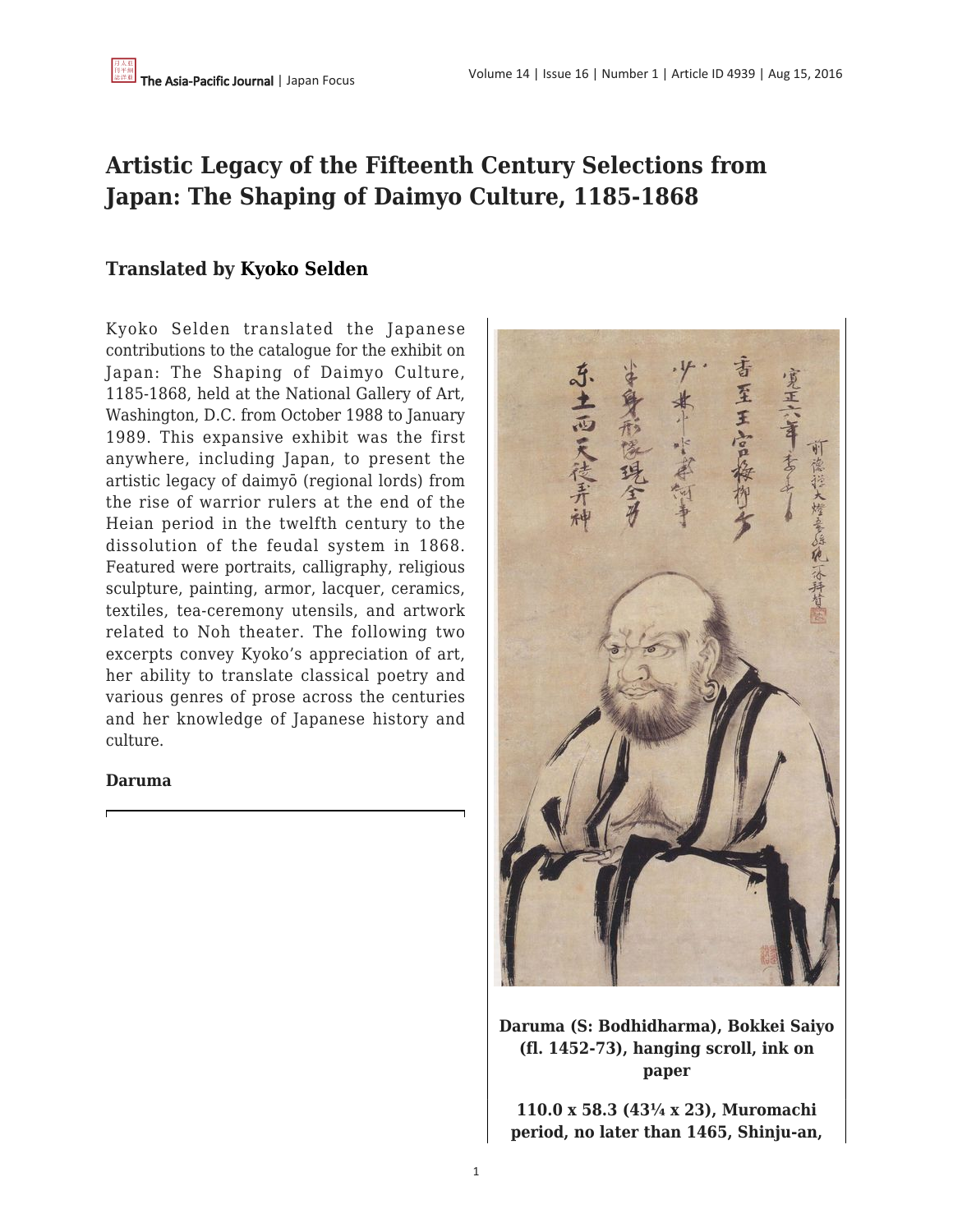## **Kyoto, important cultural property**

Bodhidharma (J. Daruma) was an Indian prince of the early sixth century A.D. who went to South China to spread the practice of meditation. At first unsuccessful, he crossed the Yangzi River and went north to Mount Song, where he meditated for nine years facing the cave wall at the Shaolin monastery. Daruma's teaching subsequently evolved into a forceful religious movement, which became known as Chan (Zen, in Japanese) Buddhism, which survives vigorously to this day. Many different types of portraits of Daruma exist, all imaginary representations of the patriarch based on various narrative accounts. Here Daruma is represented in half-length, casting a concentrated stare with bulging eyes. He is clad as a monk, in a plain cassock, and his arms are folded in front of him. The long fingernail on the left thumb marks Daruma as an ascetic; the earring on the left earlobe marks him as a princely personage. At the lower right are stamped a two-character relief seal, Bokkei, and a circular relief seal, Saiyo, below it. They are the seals of the artist of the Soga clan, Bokkei Saiyo, otherwise known as Hyōbu Bokkei.

The written history of Zen Buddhism starts with the pseudo-biography of Daruma, the founding patriarch of the school, which informs us that the teaching he transmitted to China was fundamentally different from that which had been taught and practiced by other traditional Buddhists. Daruma taught that the Buddha's doctrine should be transmitted from mind to mind, by directly pointing at the heart of a man so that he would see his nature and attain his own Buddhahood.

The history of Daruma portraiture dates from as early as the eighth century A.D. in China. As the commemorative portrait of the founding patriarch of the Zen school, a Daruma portrait would be displayed by Zen adepts on the fifth day of October for the memorial ceremony honoring his death. Many different types and styles of Daruma portraits were painted in both China and Japan. The half-length type had appeared already before the twelfth century in China.

The inscription above is by the famous Zen monk of Daitokuji Ikkyū Sōjun (1394-1481). As Daruma faces to the left, the inscription is written from left to right:

Followers in China and India conjure your spirit;

Half the figure, a portrait, reveals your entire body;

What did the grass mat at Shaolin [Temple] accomplish?

At the Palace of King Xiangzhi, spring of plums and willows.

> The sixth year of Kansei [1465], day of spring; [signed] fifth generation descendant of Daitō [Kokushi or the National Master] and formerly of the Tokuzenji Temple [subtemple], Jun Ikkyū respectfully eulogizes [stamped with a square relief seal Ikkyū]

The poem is recorded, with slightly different wording, in Ikkyū's collection of literary works Kyōun shū (Mad Cloud Collection). The Palace of King Xiangzhi mentioned in the last line of Ikkyū's poem is a Chinese name for the palace of the father of Bodhidharma, thought to have been situated in South India, corresponding to present-day Madras. Fifth generation descendant of Daitō refers to Ikkyū's position in the transmission line of teaching; fifth from Daitō (Great Lamp) Kokushi (National Master) to the monk Shūho Myōchō (1282-1337), the founding abbot of the Daitokuji Monastery in Kyoto. Tokuzenji Temple is a subtemple of the Daitokuji Temple, which had been refurbished by Ikkyū sometime around 1459 when he was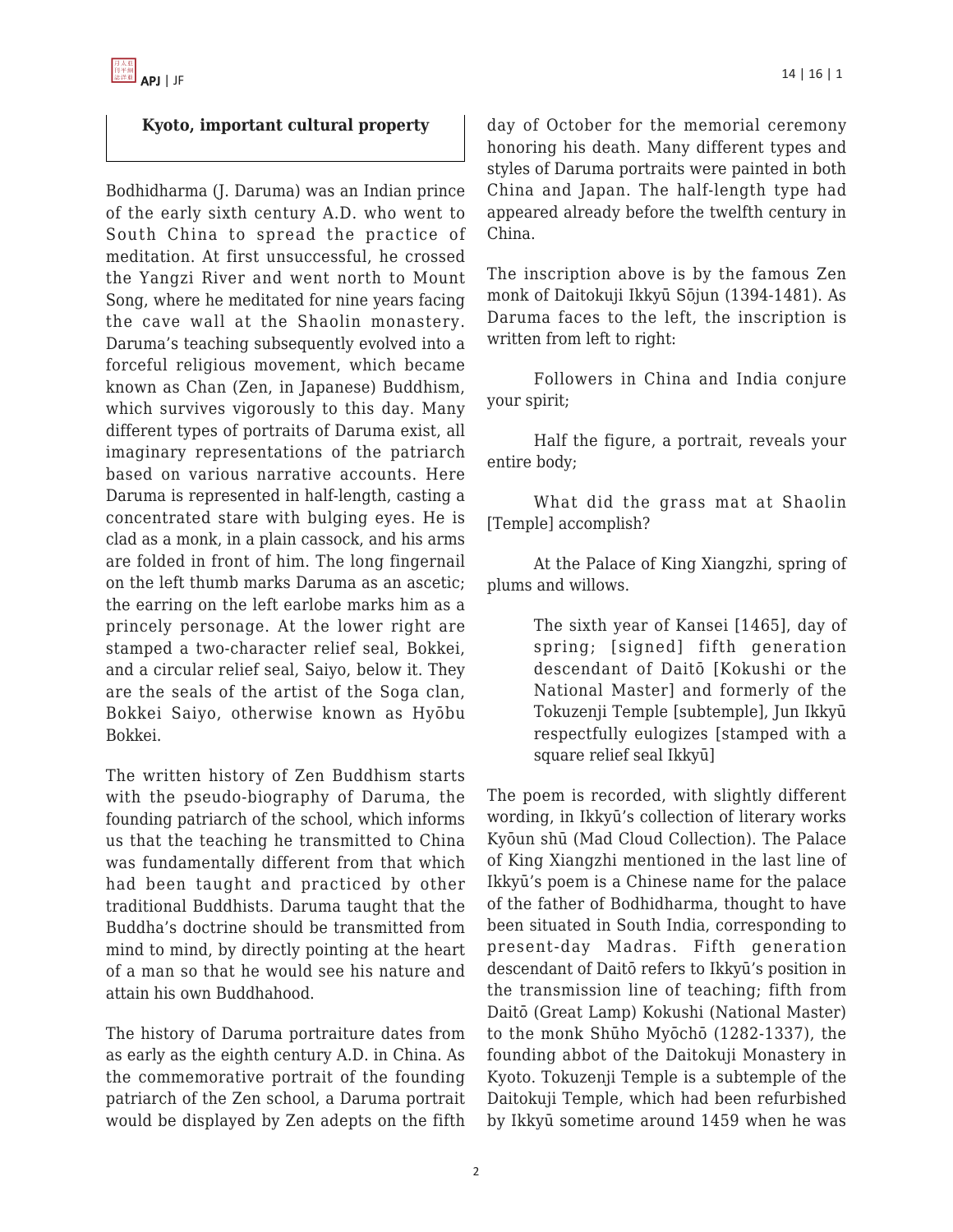

appointed its abbot.

The artist Bokkei Saiyo was the earliest of the group of artists known by the family name Soga, who served the warrior clan Asakura in Echizen Province (now Fukui Prefecture located on the Japan Sea coast). The Asakura, in turn, were for generations vassals of the Shiba family who, as a branch family of the Ashikaga, had been kanrei (deputy shogun) in control of the Echizen region. At the time this Bodhidharma painting was executed Echizen was ruled by Asakura Toshikage (also known as Takakage, 1428-81), the powerful warrior and enlightened ruler of Echizen proper who controlled the area as shogodai (deputy constable). The Asakura family came under the influence of and actively patronized Ikkyū, and Bokkei is recorded as one of his disciples. At least two portraits of Ikkyū were painted by Bokkei Saiyo, one dated 1452 and the other 1453. On the basis of the dates of these paintings, it is assumed that this Bokkei is "Hyōbu Bokkei" who is mentioned in the collection of literary works of the scholar monk Kisei Reigen (1403-88) as a student of the painter Shūbun, a frequent companion of Ikkyū, and who died in Ise in 1473. Not much else is known about our painter.

In this work, the bold brushstrokes that delineate Daruma's robe are the mark of a Soga painter. The half-length type of Daruma portrait, with the robe executed in sketchy brushwork, and with more carefully described facial features, was transmitted to Japan from China during the Muromachi period. The later Japanese versions are distinguished from the Chinese precedents by the bolder use of dark ink tones resulting in abstract, patterned forms, especially in the definition of the robe. The style of Bokkei, his immediate successor Soga Shōjō, and two generations of Soga Chokuan of the sixteenth century consistently show strong individualistic brushwork and the achievement of dramatic tonal contrasts, marking them as expressionistic artists who had emerged in the provinces after the midfifteenth century.

#### **Listening to the Pines Study**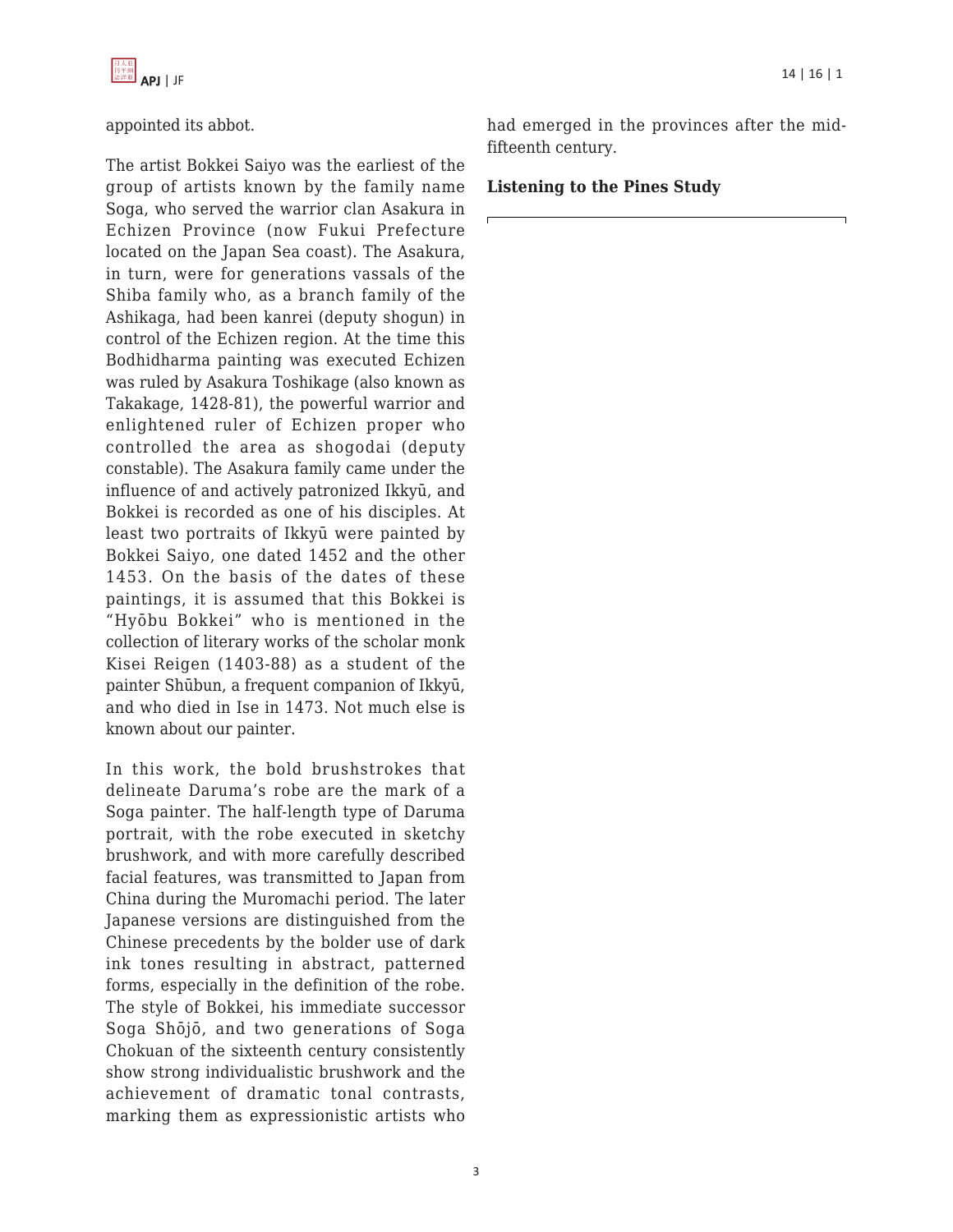

**Listening to the Pines Study, hanging scroll, ink and color on paper, 103.0 x**

## **31.8 (40½ x 12½), Muromachi period, no later than 1433, Seikadō Bunko, Tokyo, important cultural property**

A tall, gnarled pine tree, its roots precariously clinging to a rocky bank, rises at the right. A pavilion is framed by the trunk and branches of the tree. Behind the pavilion soars a second, equally gnarled pine tree, painted in ink so pale that it appears to be almost a shadow of the first. A mountain path leads from the left side of the landscape, across a timber bridge over a cascading stream on the left, to the pavilion. A jagged mountain towers in the center, its lower portion obscured by the wafting mist.

Five inscriptions, written at different times over a twenty-five year period, are brushed at the top of the painting in a disorderly fashion. In fact, visible seams between the inscriptions indicate that they have been reorganized. The earliest of these, the one at the upper right, is by the Zen monk Ishō Tokugan (1360-1437). It contains a short preface, Listening to the Pines Study (Chōshōken), poem composed for Attendant (Jisha) Ryūko []wa…, and a postscript, On the third day of the second month of the year Kichū [Corresponding to 1433]. These relate for whom and when the poem was written. The main body of Ishō's poem reads:

> I hear there is a man of high virtue in the realm of the west, who lives at Nanmei;

> High above the hut soar tall pine trees, offering their green canopies;

> A lamp casting spots of light behind the tiny window must indeed make me long to get there.

> Sounds of the wind blend with the reading voice all night long.

Japanese scholars have recently argued that the scroll was produced in Kyoto on behalf of a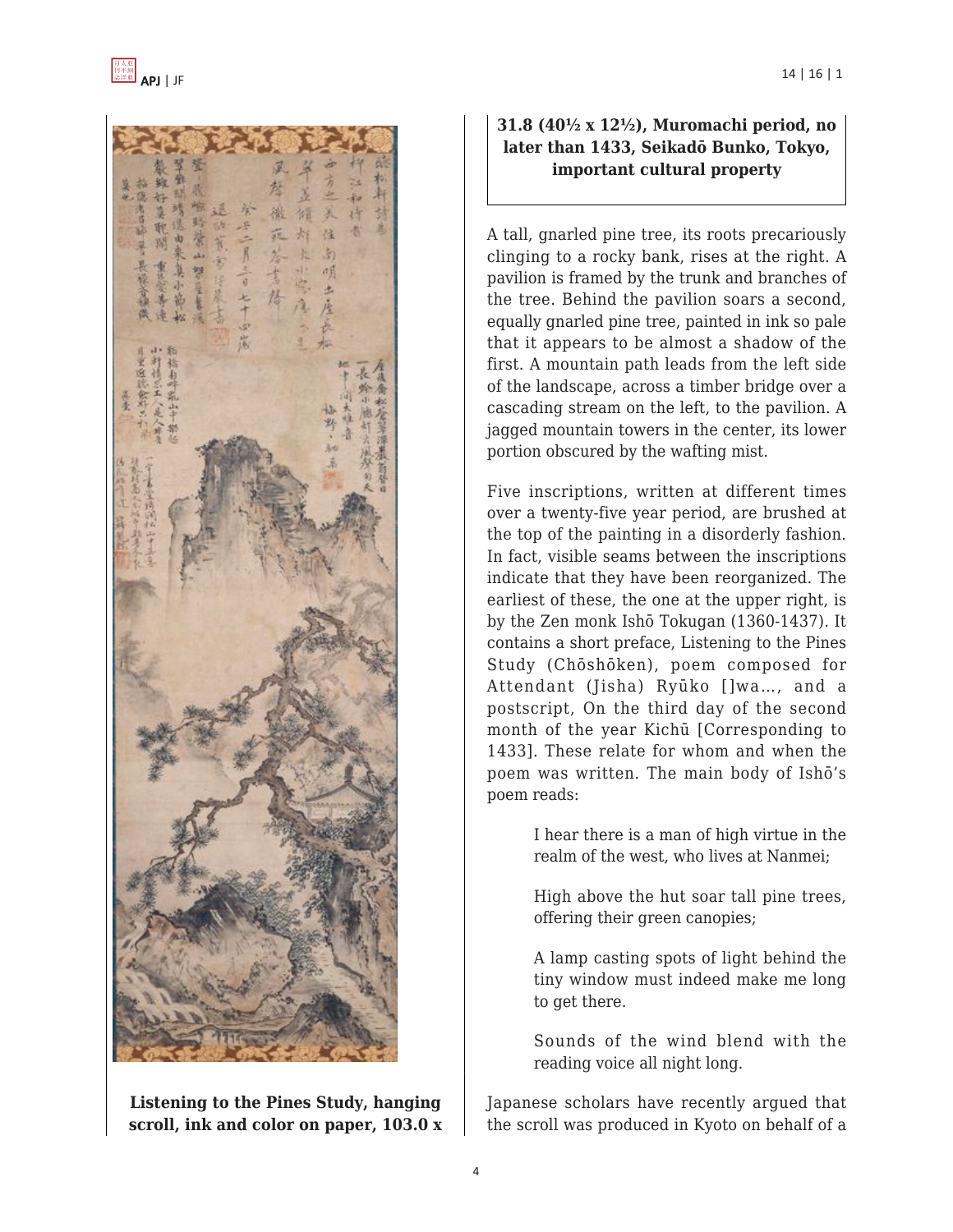certain young monk, Attendant Ryūkō of Nanmeizan monastery, also known as Jōfukuji Temple, in Suō (now Yamanashi Prefecture), located on the western tip of Honshu island. This would explain the reference in the poem to "the realm of the west." Suō was governed by the powerful Ōuchi family. Ryūkō Shinkei, who wrote the poem just across from Chōjū's, enjoyed the patronage of the Ōuchi family while in Kyoto, and later went to Suō.

While "Attendant Ryūkō [ ]wa" remains unidentified, he is assumed to have been a young Zen monk at Jōfukuji Temple, whose scholarly ambitions were embodied in his study-retreat, real or imaginary, which became the theme of this scroll. The title of the painting, as well as that of the poem "Listening to the Pines Study" (Chōshōken) was appropriately chosen for the scholarly hermitage in this work, for it refers to the idea of listening to "whispers of pine winds and sounds of stream waters," a Chinese phrase well known in Japan. The term "Chōshō," a recurring literary and pictorial theme and name in China, became a model for the Japanese.

Originally, the scroll had only Ishō's inscription, but in subsequent years, and presumably as the scroll was moved back and forth between Kyoto and Suō, four more inscriptions were added. It exemplifies the dissemination of the early fifteenth-century shosizu (painting of a scholar's study) to the provinces by the second quarter of the fifteenth century. Jikuun Tōren (1391-1471) added the final inscription, written at the upper left in 1458, twenty-five years after the first. It reads:

> Trek, trek up the precarious path, the road through the mountains goes on and on;

> The hermit's abode between the mosscovered cliff and the deep green stream;

> Hermitage, after all, is no more than a

trifling way of life;

Whispers of pine trees may lure you on, but don't let leisure turn into lethargy.

[signed] Chōkonsō (an alternative literary sobriquet of Jikuun) Tōren invites those who aspire to retire by his clumsy verse. The end of the second year of Chōroku (1458).

The five inscriptions, written at different times over the span of a quarter of a century, function differently from those of early fifteenth-century shosaizu (landscape paintings with verse inscriptions) where laudatory poems were written during a gathering of many likeminded poet-monks. The inscriptions on this work form a collection of individual poems, each a personal response to the scroll and to the idea of the hermetic practice. Tōren's poem seems to contain a measure of irony about the futility of such retirement. Such sentiment reflects a new attitude of reservation toward the practice. Occurring at the same time, in the mid-fifteenth century, was the diminution of patronage of the literary gatherings at Zen temples, which had been championed by such men as Shogun Ashikaga Yoshimochi (1386-1428), and a corresponding increase in the bureaucratic nature of the activities of the temples.

Stylistically, the painting exhibits some unusual features. The choppy brushstrokes, each showing marked thinning and thickening, suggest a stylistic model different from that which is assumed to have been behind earlier shigajiku examples. The model might have been a Chinese painting or a Korean work done in the Li Cheng (919-67) or Guo Xi (circa 1020-90) tradition. The rocks in the foreground, the pine trees, and the mountain above are rendered by contour lines that consist of a series of twisted brushstrokes that reveal the choppy, nervous movement of the hand. Along with monochromatic ink washes, reddish browns and blue-greens have been extensively used,